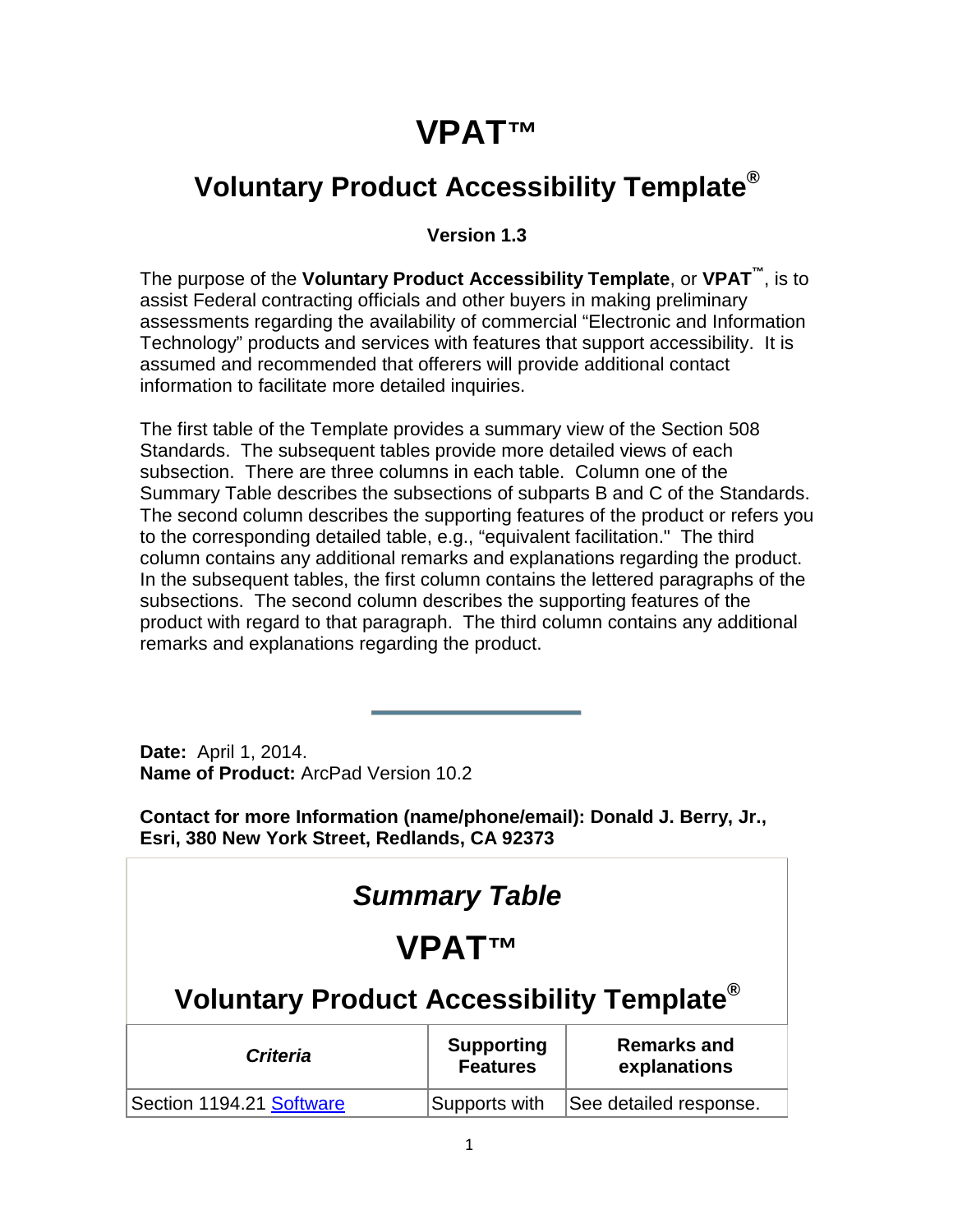| <b>Applications and Operating</b><br><b>Systems</b>                                 | exceptions                                                                             | ArcPad is a program that<br>supports Section 508<br>compliant applications,<br>and nothing in the<br>program would prevent<br>applications used with<br>them from being Section<br>508 compliant, except for<br>limitations noted in the<br>detailed response. |
|-------------------------------------------------------------------------------------|----------------------------------------------------------------------------------------|----------------------------------------------------------------------------------------------------------------------------------------------------------------------------------------------------------------------------------------------------------------|
| Section 1194.22 Web-based<br><b>Internet Information and</b><br><b>Applications</b> | N/A                                                                                    |                                                                                                                                                                                                                                                                |
| Section 1194.23<br><b>Telecommunications Products</b>                               | N/A                                                                                    |                                                                                                                                                                                                                                                                |
| Section 1194.24 Video and Multi-<br>media Products                                  | N/A                                                                                    |                                                                                                                                                                                                                                                                |
| Section 1194.25 Self-Contained.<br><b>Closed Products</b>                           | N/A                                                                                    |                                                                                                                                                                                                                                                                |
| Section 1194.26 Desktop and<br><b>Portable Computers</b>                            |                                                                                        |                                                                                                                                                                                                                                                                |
| Section 1194.31 Functional<br><b>Performance Criteria</b>                           | Supports when<br>combined with<br>compatible<br><b>Assistive</b><br>Technology<br>(AT) | See detailed response.                                                                                                                                                                                                                                         |
| Section 1194.41 Information,<br><b>Documentation and Support</b>                    | Supports with<br>exceptions                                                            | See detailed response.                                                                                                                                                                                                                                         |

Return to the top of the page.

# *Section 1194.21 Software Applications and Operating Systems – Detail* **VPAT™ Voluntary Product Accessibility Template® Criteria Supporting** Remarks and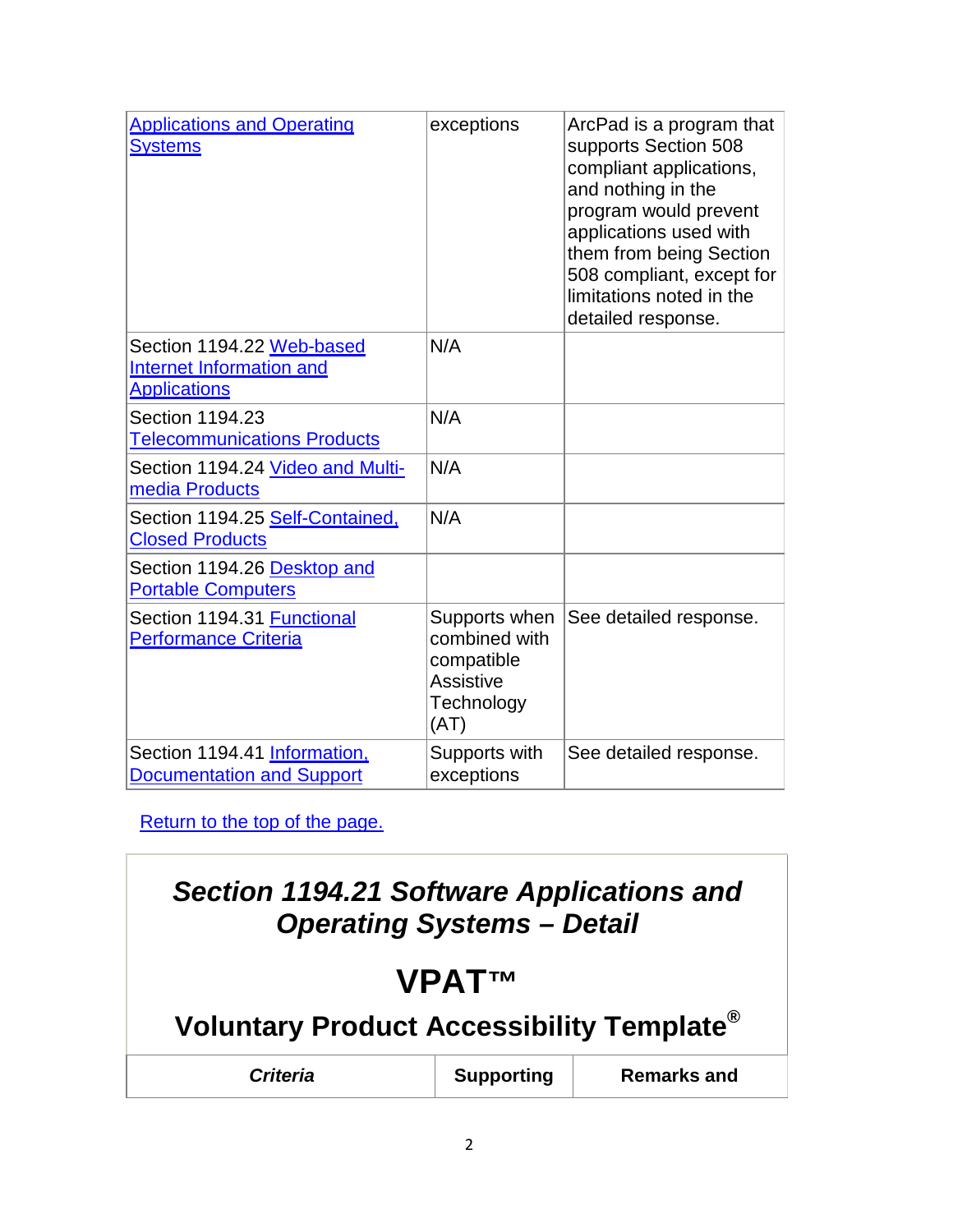|                                                                                                                                                                                                                                                                                                                                                                                                                                                                                                                                                                                                   | <b>Features</b>                                                   | explanations                                                                               |
|---------------------------------------------------------------------------------------------------------------------------------------------------------------------------------------------------------------------------------------------------------------------------------------------------------------------------------------------------------------------------------------------------------------------------------------------------------------------------------------------------------------------------------------------------------------------------------------------------|-------------------------------------------------------------------|--------------------------------------------------------------------------------------------|
| (a) When software is designed to<br>run on a system that has a<br>keyboard, product functions shall<br>be executable from a keyboard<br>where the function itself or the                                                                                                                                                                                                                                                                                                                                                                                                                          | Supports with<br>exceptions                                       | ArcPad is designed to<br>run on mobile computers<br>which mostly do not have<br>keyboards. |
| result of performing a function<br>can be discerned textually.                                                                                                                                                                                                                                                                                                                                                                                                                                                                                                                                    |                                                                   | The ArcPad desktop<br>version provides<br>keyboard shortcuts for<br>some of the tools.     |
| (b) Applications shall not disrupt or<br>disable activated features of other<br>products that are identified as<br>accessibility features, where those<br>features are developed and<br>documented according to industry<br>standards. Applications also shall<br>not disrupt or disable activated<br>features of any operating system<br>that are identified as accessibility<br>features where the application<br>programming interface for those<br>accessibility features has been<br>documented by the manufacturer of<br>the operating system and is<br>available to the product developer. | <b>Supports</b>                                                   |                                                                                            |
| (c) A well-defined on-screen<br>indication of the current focus shall<br>be provided that moves among<br>interactive interface elements as the<br>input focus changes. The focus shall Technology<br>be programmatically exposed so<br>that Assistive Technology can track<br>focus and focus changes.                                                                                                                                                                                                                                                                                            | Supports when<br>combined with<br>compatible<br>Assistive<br>(AT) |                                                                                            |
| (d) Sufficient information about a<br>user interface element including the<br>identity, operation and state of the<br>element shall be available to<br>Assistive Technology. When an<br>image represents a program<br>element, the information conveyed<br>by the image must also be available<br>in text.                                                                                                                                                                                                                                                                                        | <b>Supports</b>                                                   |                                                                                            |
| (e) When bitmap images are used                                                                                                                                                                                                                                                                                                                                                                                                                                                                                                                                                                   | <b>Supports</b>                                                   |                                                                                            |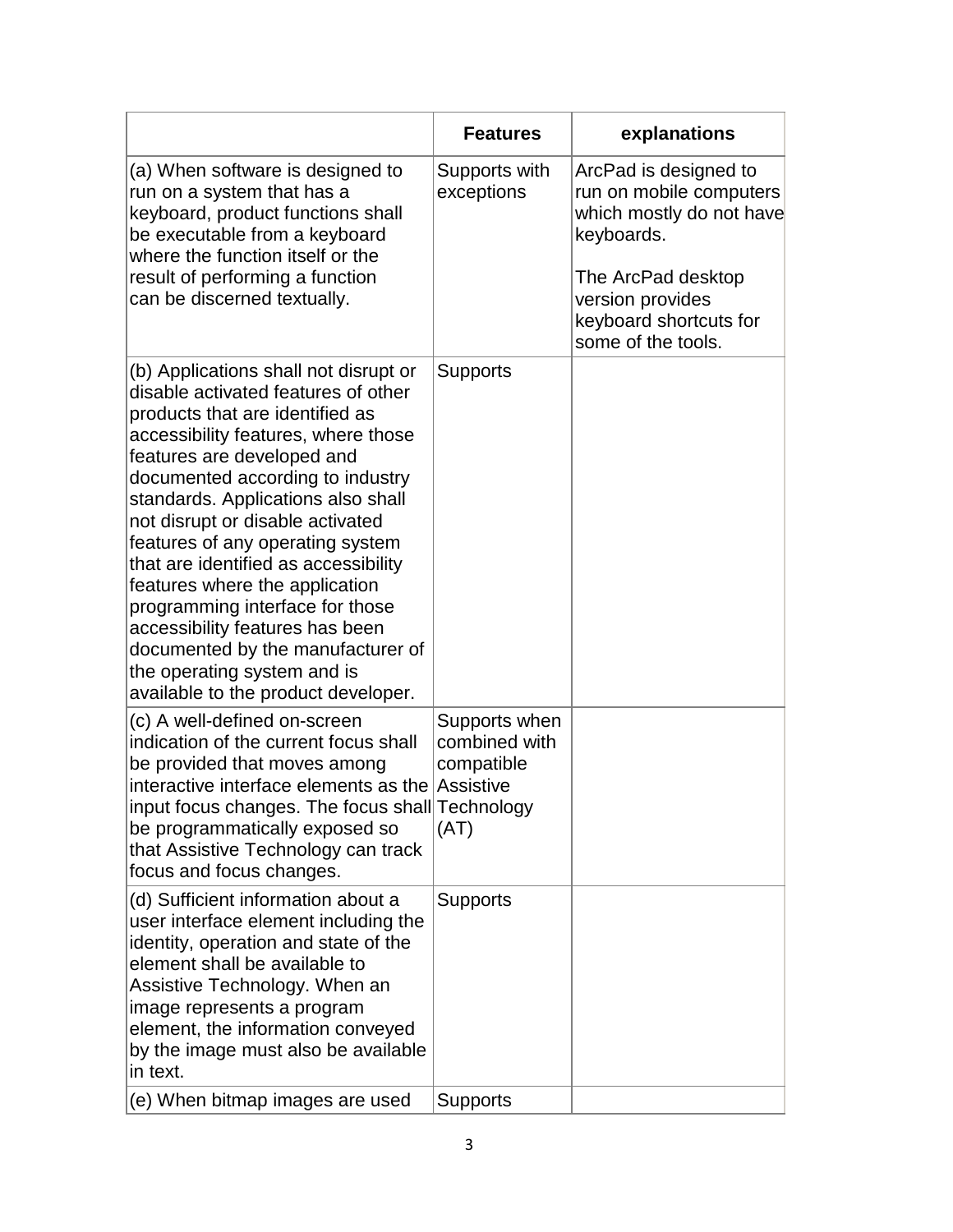| to identify controls, status<br>indicators, or other programmatic<br>elements, the meaning assigned to<br>those images shall be consistent<br>throughout an application's<br>performance.                                                                        |                 |  |
|------------------------------------------------------------------------------------------------------------------------------------------------------------------------------------------------------------------------------------------------------------------|-----------------|--|
| (f) Textual information shall be<br>provided through operating system<br>functions for displaying text. The<br>minimum information that shall be<br>made available is text content, text<br>input caret location, and text<br>attributes.                        | <b>Supports</b> |  |
| (g) Applications shall not override<br>user selected contrast and color<br>selections and other individual<br>display attributes.                                                                                                                                | <b>Supports</b> |  |
| (h) When animation is displayed,<br>the information shall be displayable<br>in at least one non-animated<br>presentation mode at the option of<br>the user.                                                                                                      | <b>Supports</b> |  |
| (i) Color coding shall not be used as<br>the only means of conveying<br>information, indicating an action,<br>prompting a response, or<br>distinguishing a visual element.                                                                                       | Supports        |  |
| (j) When a product permits a user to Supports<br>adjust color and contrast settings, a<br>variety of color selections capable of<br>producing a range of contrast levels<br>shall be provided.                                                                   |                 |  |
| (k) Software shall not use flashing<br>or blinking text, objects, or other<br>elements having a flash or blink<br>frequency greater than 2 Hz and<br>lower than 55 Hz.                                                                                           | <b>Supports</b> |  |
| (I) When electronic forms are used,<br>the form shall allow people using<br>Assistive Technology to access the<br>information, field elements, and<br>functionality required for completion<br>and submission of the form,<br>including all directions and cues. | <b>Supports</b> |  |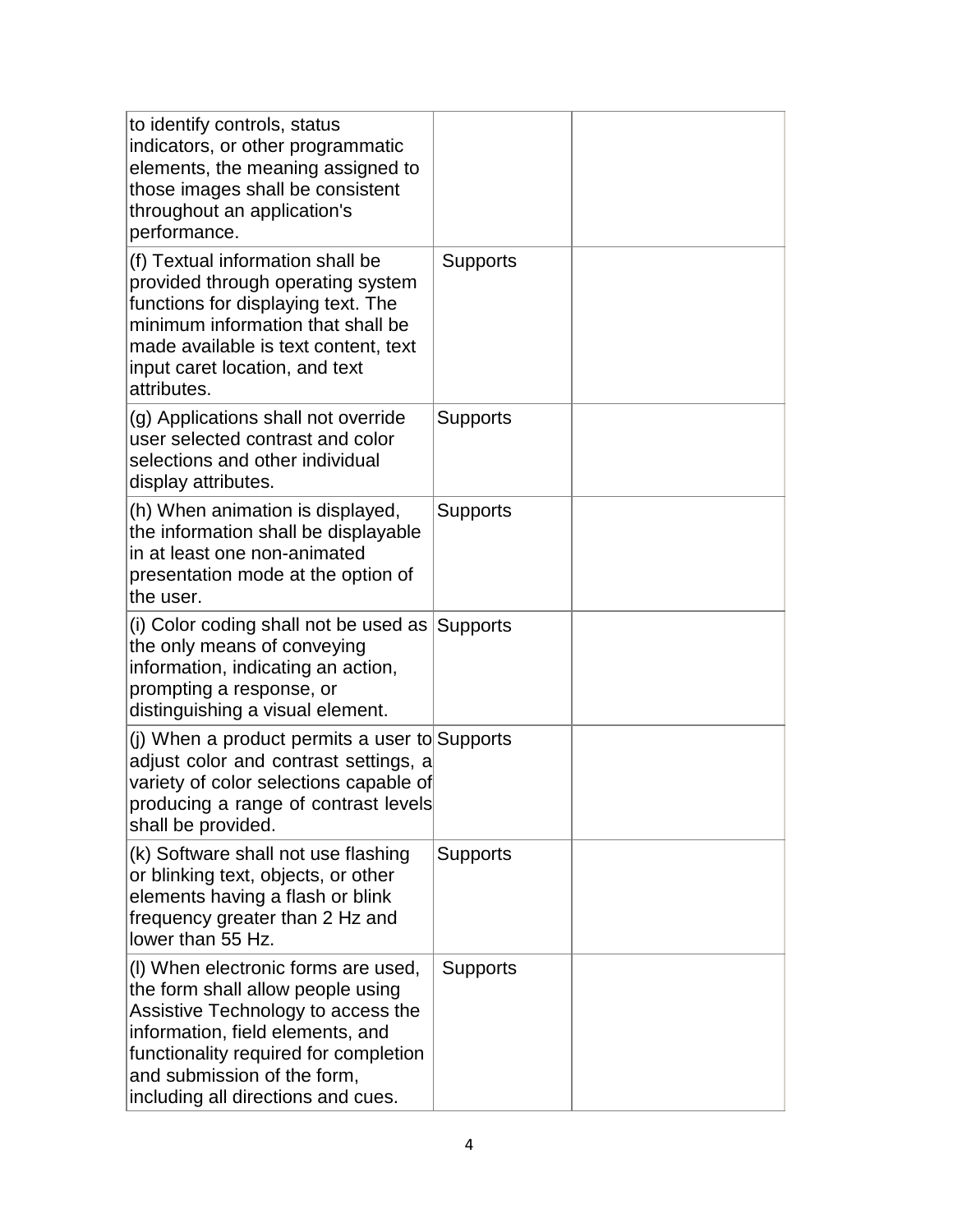## *Section 1194.22 Web-based Internet*

## *information and applications – Detail*

#### **VPAT™**

| <b>Criteria</b>                                                                                                                                                          | <b>Supporting</b><br><b>Features</b> | <b>Remarks and</b><br>explanations |
|--------------------------------------------------------------------------------------------------------------------------------------------------------------------------|--------------------------------------|------------------------------------|
| (a) A text equivalent for every non-<br>text element shall be provided (e.g.,<br>via "alt", "longdesc", or in element<br>content).                                       | N/A                                  |                                    |
| (b) Equivalent alternatives for any<br>multimedia presentation shall be<br>synchronized with the presentation.                                                           | N/A                                  |                                    |
| (c) Web pages shall be designed so<br>that all information conveyed with<br>color is also available without color,<br>for example from context or markup.                | N/A                                  |                                    |
| (d) Documents shall be organized<br>so they are readable without<br>requiring an associated style sheet.                                                                 | N/A                                  |                                    |
| (e) Redundant text links shall be<br>provided for each active region of a<br>server-side image map.                                                                      | N/A                                  |                                    |
| (f) Client-side image maps shall be<br>provided instead of server-side<br>image maps except where the<br>regions cannot be defined with an<br>available geometric shape. | N/A                                  |                                    |
| (g) Row and column headers shall<br>be identified for data tables.                                                                                                       | N/A                                  |                                    |
| (h) Markup shall be used to<br>associate data cells and header<br>cells for data tables that have<br>two or more logical levels of row<br>or column headers.             | N/A                                  |                                    |
| (i) Frames shall be titled with text                                                                                                                                     | N/A                                  |                                    |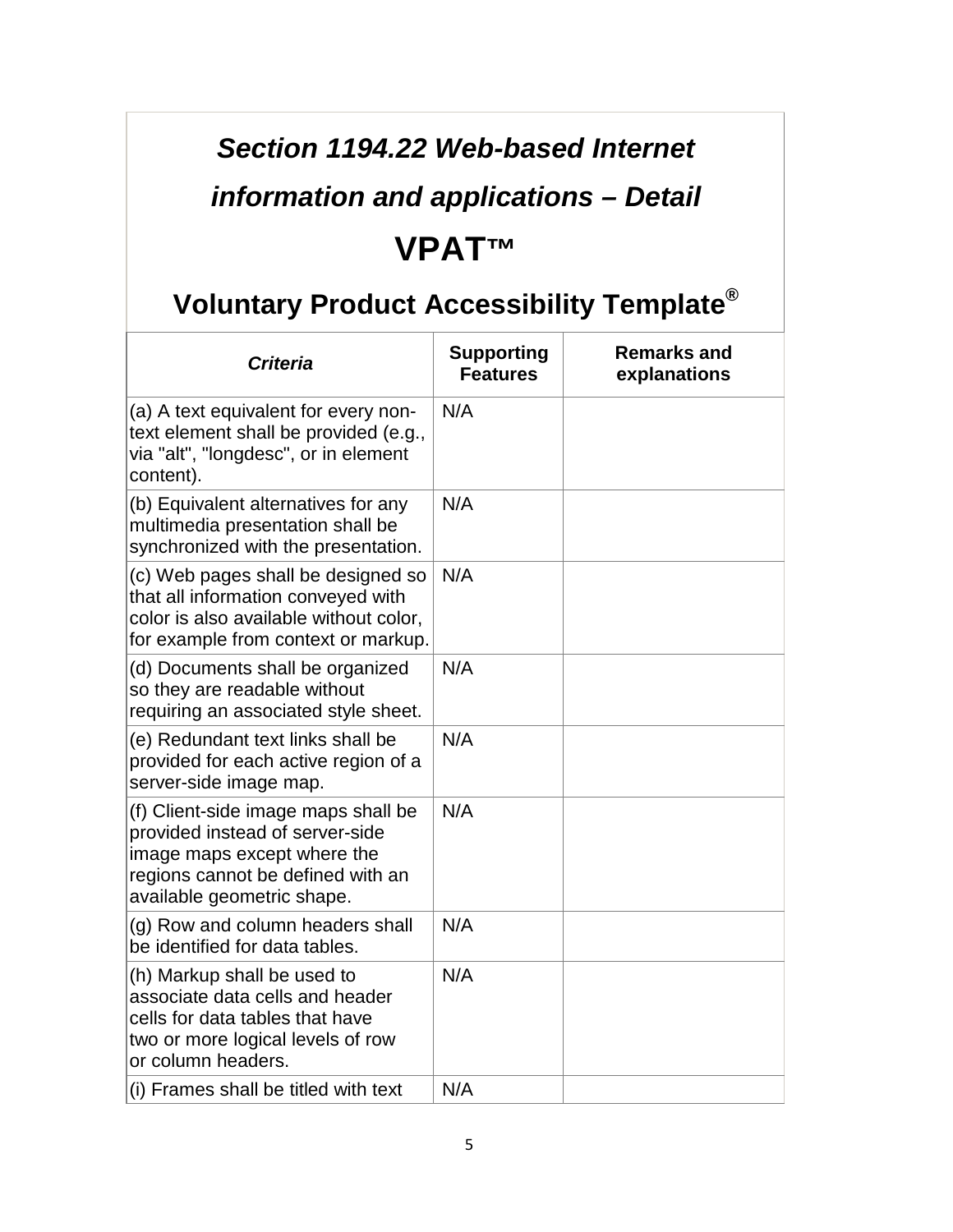| that facilitates frame identification<br>and navigation                                                                                                                                                                                                                                                                  |     |  |
|--------------------------------------------------------------------------------------------------------------------------------------------------------------------------------------------------------------------------------------------------------------------------------------------------------------------------|-----|--|
| (j) Pages shall be designed to avoid<br>causing the screen to flicker with a<br>frequency greater than 2 Hz and<br>lower than 55 Hz.                                                                                                                                                                                     | N/A |  |
| (k) A text-only page, with equivalent<br>information or functionality, shall be<br>provided to make a web site comply<br>with the provisions of this part, when<br>compliance cannot be accomplished<br>in any other way. The content of the<br>text-only page shall be updated<br>whenever the primary page<br>changes. | N/A |  |
| (I) When pages utilize scripting<br>languages to display content, or to<br>create interface elements, the<br>information provided by the script<br>shall be identified with functional<br>text that can be read by Assistive<br>Technology.                                                                              | N/A |  |
| (m) When a web page requires that<br>an applet, plug-in or other<br>application be present on the client<br>system to interpret page content,<br>the page must provide a link to a<br>plug-in or applet that complies with<br>§1194.21(a) through (I).                                                                   | N/A |  |
| (n) When electronic forms are<br>designed to be completed on-line<br>the form shall allow people using<br>Assistive Technology to access the<br>information, field elements, and<br>functionality required for completion<br>and submission of the form,<br>including all directions and cues.                           | N/A |  |
| (o) A method shall be provided that<br>permits users to skip repetitive<br>navigation links.                                                                                                                                                                                                                             | N/A |  |
| (p) When a timed response is<br>required, the user shall be alerted<br>and given sufficient time to indicate<br>more time is required.                                                                                                                                                                                   | N/A |  |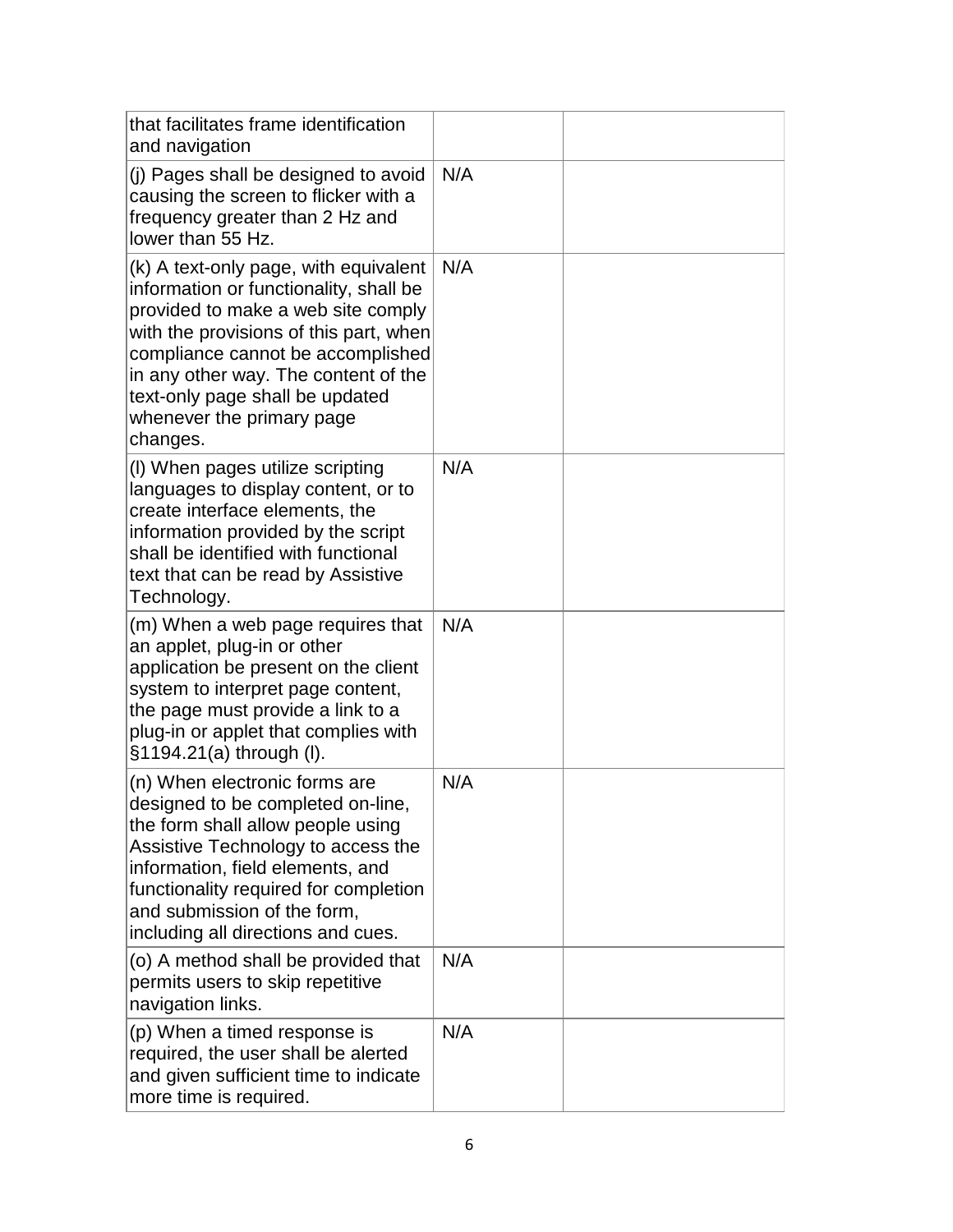Note to 1194.22: The Board interprets paragraphs (a) through (k) of this section as consistent with the following priority 1 Checkpoints of the Web Content Accessibility Guidelines 1.0 (WCAG 1.0) (May 5 1999) published by the Web Accessibility Initiative of the World Wide Web Consortium: Paragraph (a) - 1.1, (b) - 1.4, (c) - 2.1, (d) - 6.1, (e) - 1.2, (f) - 9.1, (g) - 5.1, (h) - 5.2, (i) - 12.1, (j) - 7.1,  $(k) - 11.4.$ 

| <b>Section 1194.23 Telecommunications Products</b>                                                                                                                                                                                                                                                                                                              |                                      |                                    |
|-----------------------------------------------------------------------------------------------------------------------------------------------------------------------------------------------------------------------------------------------------------------------------------------------------------------------------------------------------------------|--------------------------------------|------------------------------------|
|                                                                                                                                                                                                                                                                                                                                                                 | – Detail                             |                                    |
|                                                                                                                                                                                                                                                                                                                                                                 | <b>VPATTM</b>                        |                                    |
| Voluntary Product Accessibility Template <sup>®</sup>                                                                                                                                                                                                                                                                                                           |                                      |                                    |
| <b>Criteria</b>                                                                                                                                                                                                                                                                                                                                                 | <b>Supporting</b><br><b>Features</b> | <b>Remarks and</b><br>explanations |
| (a) Telecommunications products or<br>systems which provide a function<br>allowing voice communication and<br>which do not themselves provide a<br>TTY functionality shall provide a<br>standard non-acoustic connection<br>point for TTYs. Microphones shall<br>be capable of being turned on and<br>off to allow the user to intermix<br>speech with TTY use. | N/A                                  |                                    |
| (b) Telecommunications products<br>which include voice communication<br>functionality shall support all<br>commonly used cross-manufacturer<br>non-proprietary standard TTY signal<br>protocols.                                                                                                                                                                | N/A                                  |                                    |
| (c) Voice mail, auto-attendant, and<br>interactive voice response<br>telecommunications systems shall<br>be usable by TTY users with their<br>TTYs.                                                                                                                                                                                                             | N/A                                  |                                    |
| (d) Voice mail, messaging, auto-<br>attendant, and interactive voice<br>response telecommunications<br>systems that require a response                                                                                                                                                                                                                          | N/A                                  |                                    |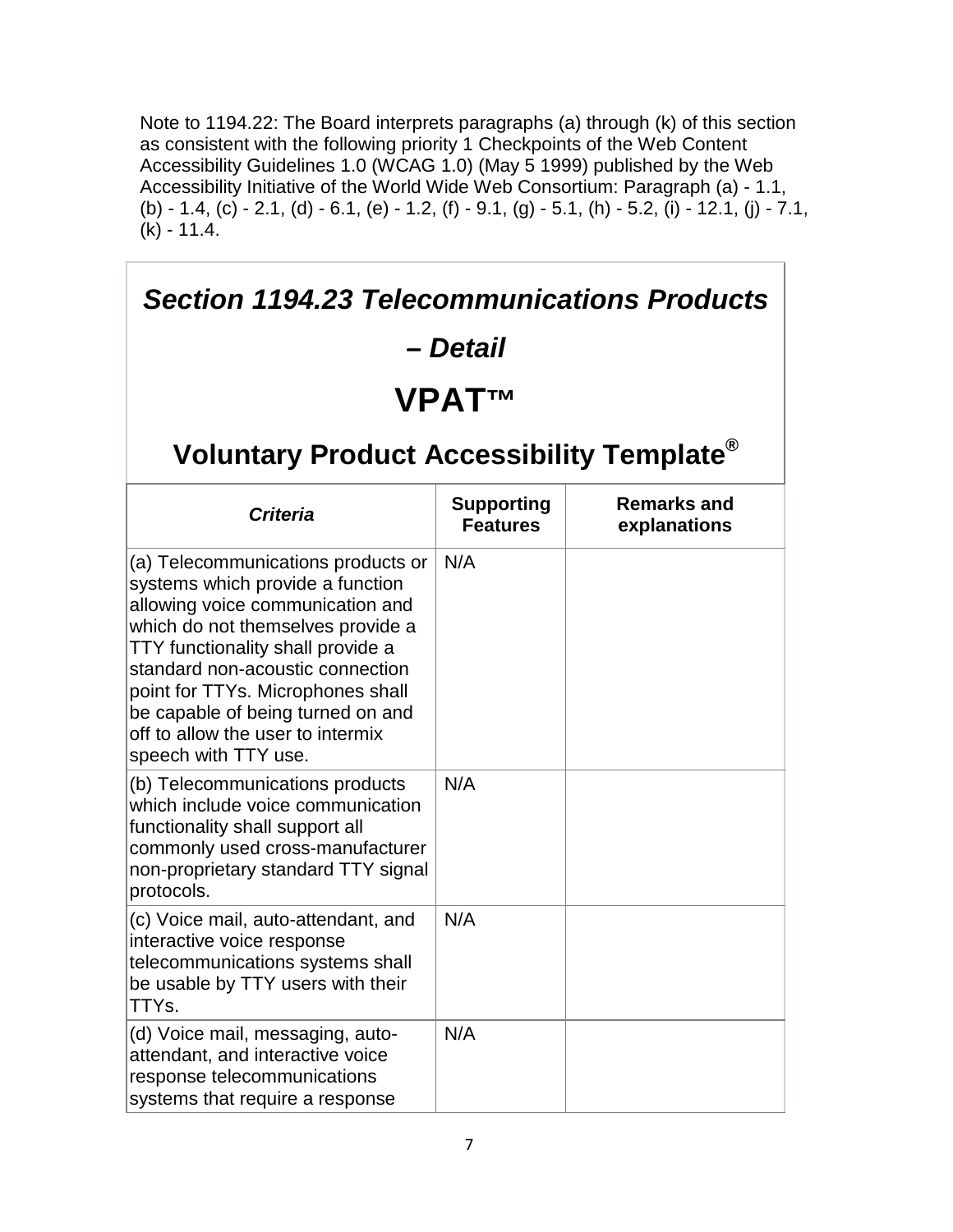| from a user within a time interval,<br>shall give an alert when the time<br>interval is about to run out, and shall<br>provide sufficient time for the user to<br>indicate more time is required.                                                                              |     |  |
|--------------------------------------------------------------------------------------------------------------------------------------------------------------------------------------------------------------------------------------------------------------------------------|-----|--|
| (e) Where provided, caller<br>identification and similar<br>telecommunications functions shall<br>also be available for users of TTYs,<br>and for users who cannot see<br>displays.                                                                                            | N/A |  |
| (f) For transmitted voice signals,<br>telecommunications products shall<br>provide a gain adjustable up to a<br>minimum of 20 dB. For incremental<br>volume control, at least one<br>intermediate step of 12 dB of gain<br>shall be provided.                                  | N/A |  |
| (g) If the telecommunications<br>product allows a user to adjust the<br>receive volume, a function shall be<br>provided to automatically reset the<br>volume to the default level after<br>every use.                                                                          | N/A |  |
| (h) Where a telecommunications<br>product delivers output by an audio<br>transducer which is normally held up<br>to the ear, a means for effective<br>magnetic wireless coupling to<br>hearing technologies shall be<br>provided.                                              | N/A |  |
| (i) Interference to hearing<br>technologies (including hearing aids,<br>cochlear implants, and assistive<br>listening devices) shall be reduced to<br>the lowest possible level that allows<br>a user of hearing technologies to<br>utilize the telecommunications<br>product. | N/A |  |
| (i) Products that transmit or conduct<br>information or communication, shall<br>pass through cross-manufacturer,<br>non-proprietary, industry-standard<br>codes, translation protocols, formats                                                                                | N/A |  |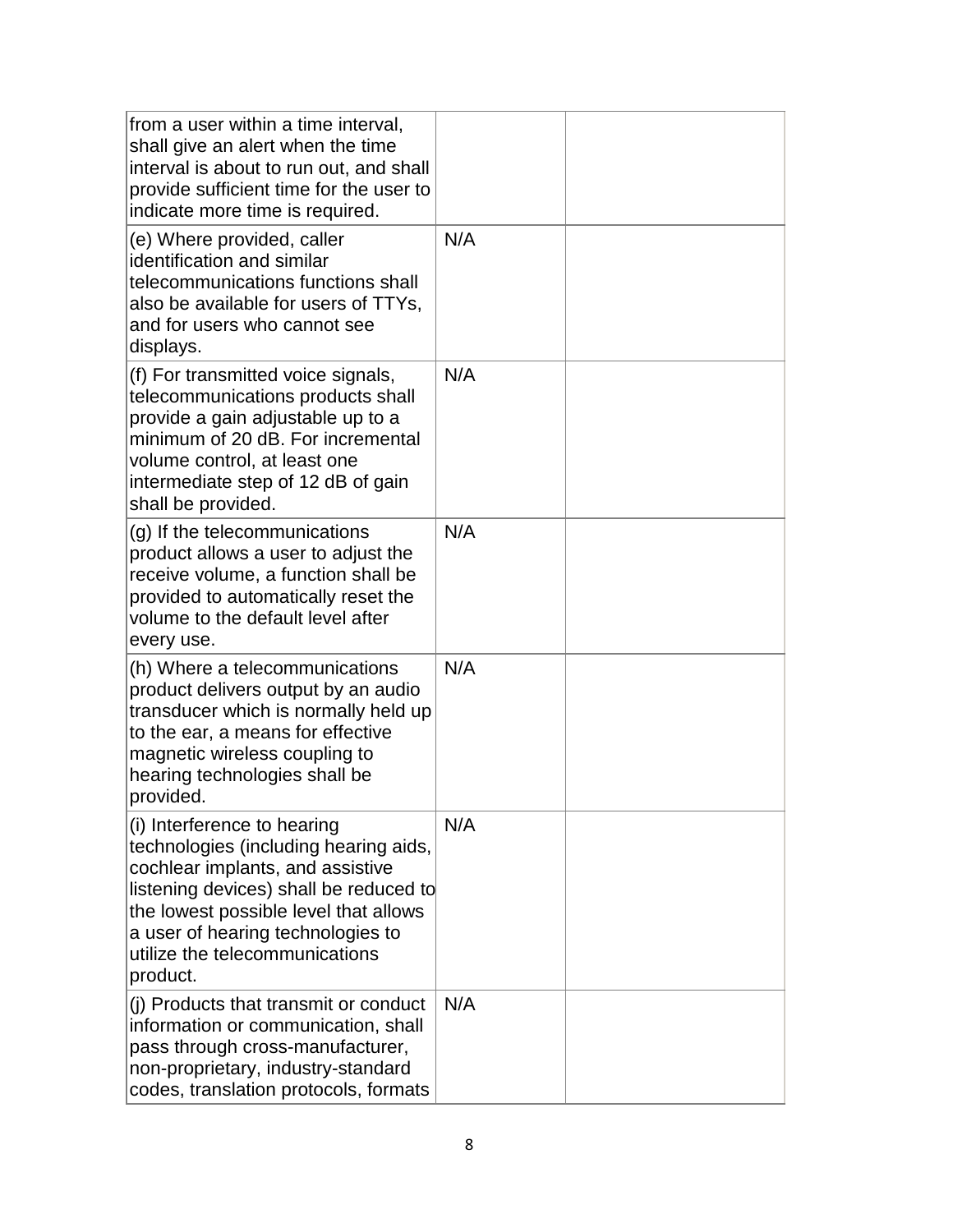| or other information necessary to<br>provide the information or<br>communication in a usable format.<br>Technologies which use encoding,<br>signal compression, format<br>transformation, or similar techniques<br>shall not remove information needed<br>for access or shall restore it upon<br>delivery.                            |     |  |
|---------------------------------------------------------------------------------------------------------------------------------------------------------------------------------------------------------------------------------------------------------------------------------------------------------------------------------------|-----|--|
| (k)(1) Products which have<br>mechanically operated controls or<br>keys shall comply with the following:<br>Controls and Keys shall be tactilely<br>discernible without activating the<br>controls or keys.                                                                                                                           | N/A |  |
| (k)(2) Products which have<br>mechanically operated controls or<br>keys shall comply with the following:<br>Controls and Keys shall be operable<br>with one hand and shall not require<br>tight grasping, pinching, twisting of<br>the wrist. The force required to<br>activate controls and keys shall be 5<br>lbs. (22.2N) maximum. | N/A |  |
| (k)(3) Products which have<br>mechanically operated controls or<br>keys shall comply with the following:<br>If key repeat is supported, the delay<br>before repeat shall be adjustable to<br>at least 2 seconds. Key repeat rate<br>shall be adjustable to 2 seconds per<br>cnaracter.                                                | N/A |  |
| (k)(4) Products which have<br>mechanically operated controls or<br>keys shall comply with the following:<br>The status of all locking or toggle<br>controls or keys shall be visually<br>discernible, and discernible either<br>through touch or sound.                                                                               | N/A |  |

### *Section 1194.24 Video and Multi-media*

#### *Products – Detail*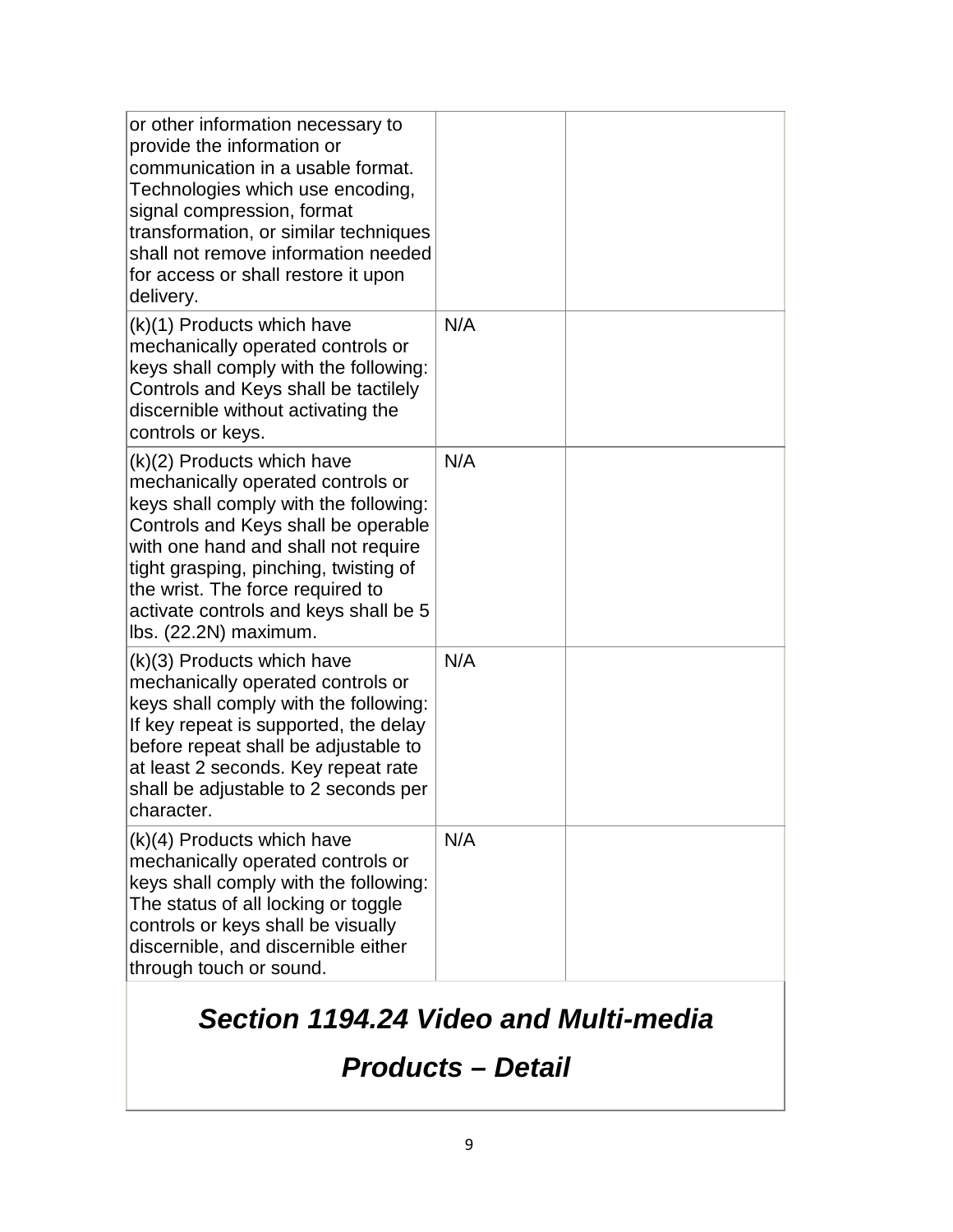## **VPAT™**

| <b>Criteria</b>                                                                                                                                                                                                                                                                                                                                                                                                                                                                                                                                                                                                                                                                                                                                                                                                                                                                                                                                                     | <b>Supporting</b><br><b>Features</b> | <b>Remarks and</b><br>explanations |
|---------------------------------------------------------------------------------------------------------------------------------------------------------------------------------------------------------------------------------------------------------------------------------------------------------------------------------------------------------------------------------------------------------------------------------------------------------------------------------------------------------------------------------------------------------------------------------------------------------------------------------------------------------------------------------------------------------------------------------------------------------------------------------------------------------------------------------------------------------------------------------------------------------------------------------------------------------------------|--------------------------------------|------------------------------------|
| a) All analog television displays 13<br>inches and larger, and computer<br>equipment that includes analog<br>television receiver or display<br>circuitry, shall be equipped with<br>caption decoder circuitry which<br>appropriately receives, decodes,<br>and displays closed captions from<br>broadcast, cable, videotape, and<br>DVD signals. As soon as<br>practicable, but not later than July<br>1, 2002, widescreen digital<br>television (DTV) displays<br>measuring at least 7.8 inches<br>vertically, DTV sets with<br>conventional displays measuring at<br>least 13 inches vertically, and<br>stand-alone DTV tuners, whether<br>or not they are marketed with<br>display screens, and computer<br>equipment that includes DTV<br>receiver or display circuitry, shall<br>be equipped with caption decoder<br>circuitry which appropriately<br>receives, decodes, and displays<br>closed captions from broadcast,<br>cable, videotape, and DVD signals. | N/A                                  |                                    |
| (b) Television tuners, including<br>tuner cards for use in computers,<br>shall be equipped with secondary<br>audio program playback circuitry.                                                                                                                                                                                                                                                                                                                                                                                                                                                                                                                                                                                                                                                                                                                                                                                                                      | N/A                                  |                                    |
| (c) All training and informational<br>video and multimedia productions<br>which support the agency's<br>mission, regardless of format, that<br>contain speech or other audio<br>information necessary for the                                                                                                                                                                                                                                                                                                                                                                                                                                                                                                                                                                                                                                                                                                                                                       | N/A                                  |                                    |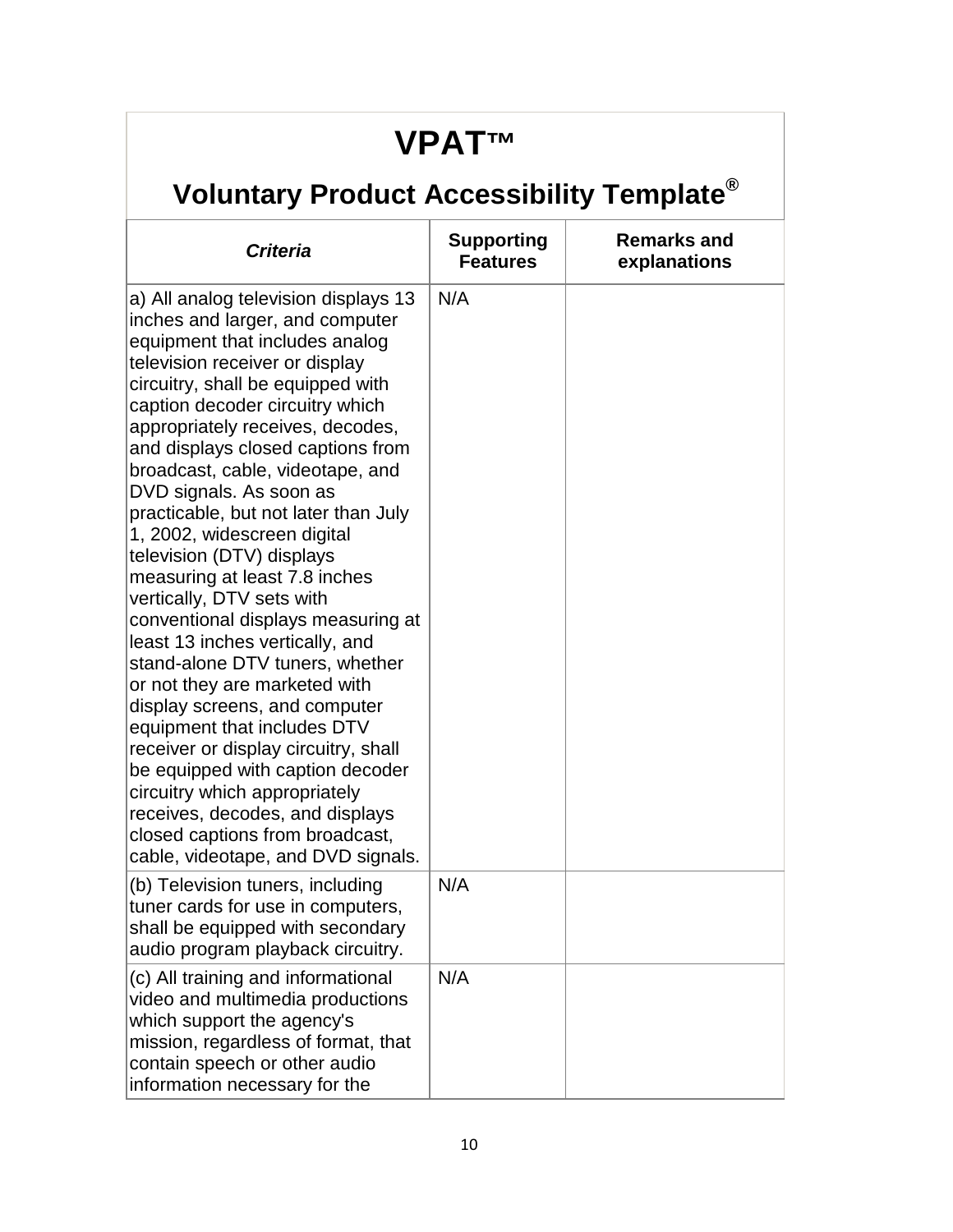| be open or closed captioned.<br>(d) All training and informational                                                                                                                                                     | N/A               |                    |
|------------------------------------------------------------------------------------------------------------------------------------------------------------------------------------------------------------------------|-------------------|--------------------|
| video and multimedia productions<br>which support the agency's<br>mission, regardless of format, that<br>contain visual information<br>necessary for the comprehension<br>of the content, shall be audio<br>described. |                   |                    |
| (e) Display or presentation of<br>alternate text presentation or audio<br>descriptions shall be user-<br>selectable unless permanent.                                                                                  | N/A               |                    |
| <b>Section 1194.25 Self-Contained, Closed</b><br><b>Products - Detail</b>                                                                                                                                              |                   |                    |
| <b>VPATTM</b>                                                                                                                                                                                                          |                   |                    |
| Voluntary Product Accessibility Template <sup>®</sup>                                                                                                                                                                  |                   |                    |
| Critoria                                                                                                                                                                                                               | <b>Supporting</b> | <b>Remarks and</b> |

| <b>Criteria</b>                                                                                                                                                                                                                              | <b>Supporting</b><br><b>Features</b> | <b>Remarks and</b><br>explanations |
|----------------------------------------------------------------------------------------------------------------------------------------------------------------------------------------------------------------------------------------------|--------------------------------------|------------------------------------|
| (a) Self-contained products shall be<br>usable by people with disabilities<br>without requiring an end-user to<br>attach Assistive Technology to the<br>product. Personal headsets for<br>private listening are not Assistive<br>Technology. | N/A                                  |                                    |
| (b) When a timed response is<br>required, the user shall be alerted<br>and given sufficient time to indicate<br>more time is required.                                                                                                       | N/A                                  |                                    |
| (c) Where a product utilizes touch<br>screens or contact-sensitive<br>controls, an input method shall be<br>provided that complies with<br>§1194.23 (k) (1) through (4).                                                                     | N/A                                  |                                    |
| (d) When biometric forms of user<br>identification or control are used, an                                                                                                                                                                   | N/A                                  |                                    |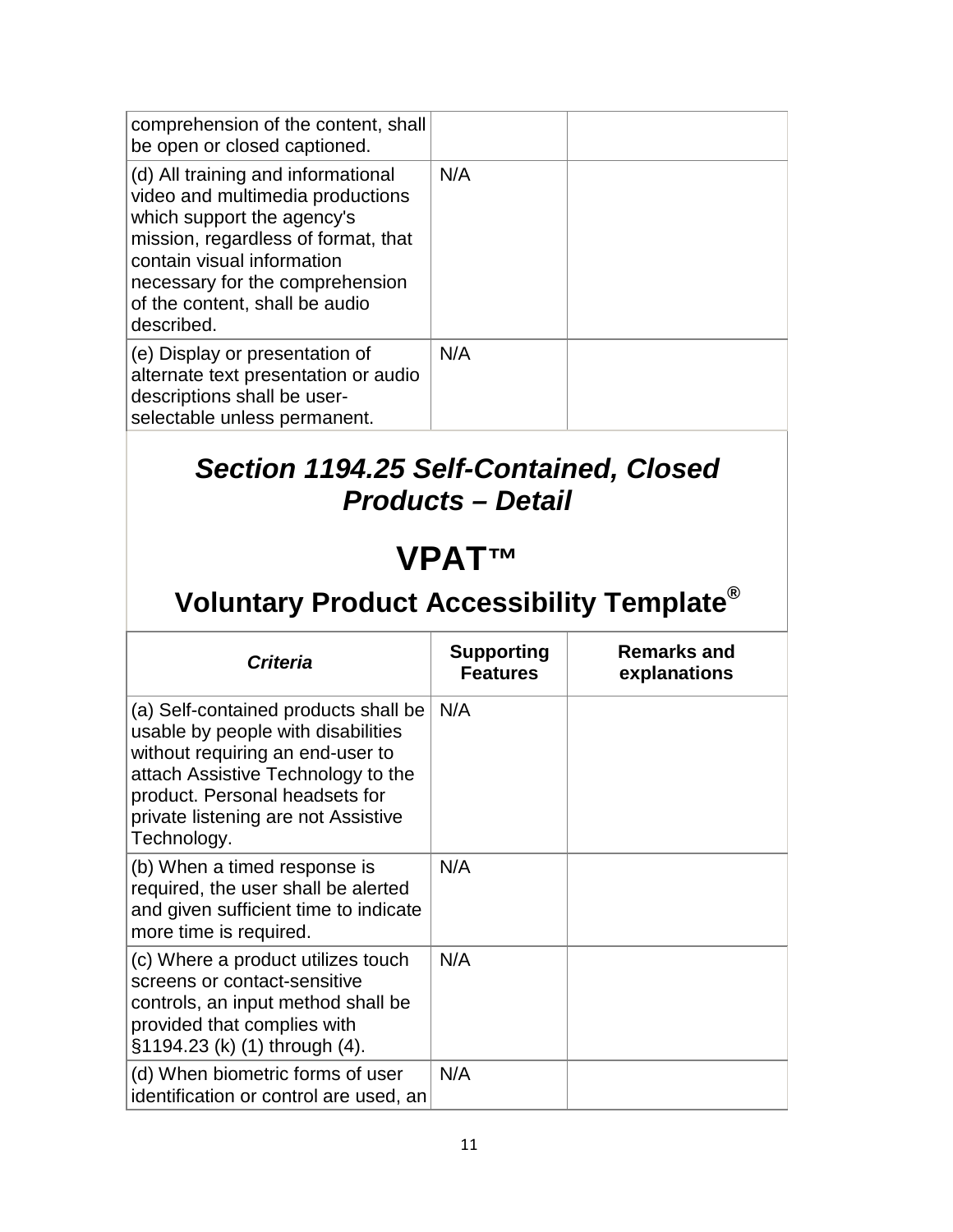| alternative form of identification or<br>activation, which does not require<br>the user to possess particular<br>biological characteristics, shall also<br>be provided.                                                                                                                                                                                                                                                                                      |     |  |
|--------------------------------------------------------------------------------------------------------------------------------------------------------------------------------------------------------------------------------------------------------------------------------------------------------------------------------------------------------------------------------------------------------------------------------------------------------------|-----|--|
| (e) When products provide auditory<br>output, the audio signal shall be<br>provided at a standard signal level<br>through an industry standard<br>connector that will allow for private<br>listening. The product must provide<br>the ability to interrupt, pause, and<br>restart the audio at any time.                                                                                                                                                     | N/A |  |
| (f) When products deliver voice<br>output in a public area, incremental<br>volume control shall be provided<br>with output amplification up to a<br>level of at least 65 dB. Where the<br>ambient noise level of the<br>environment is above 45 dB, a<br>volume gain of at least 20 dB<br>above the ambient level shall be<br>user selectable. A function shall be<br>provided to automatically reset the<br>volume to the default level after<br>every use. | N/A |  |
| (g) Color coding shall not be used<br>as the only means of conveying<br>information, indicating an action,<br>prompting a response, or<br>distinguishing a visual element.                                                                                                                                                                                                                                                                                   | N/A |  |
| (h) When a product permits a user<br>to adjust color and contrast<br>settings, a range of color<br>selections capable of producing a<br>variety of contrast levels shall be                                                                                                                                                                                                                                                                                  | N/A |  |
| (i) Products shall be designed to<br>avoid causing the screen to flicker<br>with a frequency greater than 2 Hz<br>and lower than 55 Hz.                                                                                                                                                                                                                                                                                                                      | N/A |  |
| $(i)$ (1) Products which are<br>freestanding, non-portable, and<br>intended to be used in one location<br>and which have operable controls                                                                                                                                                                                                                                                                                                                   | N/A |  |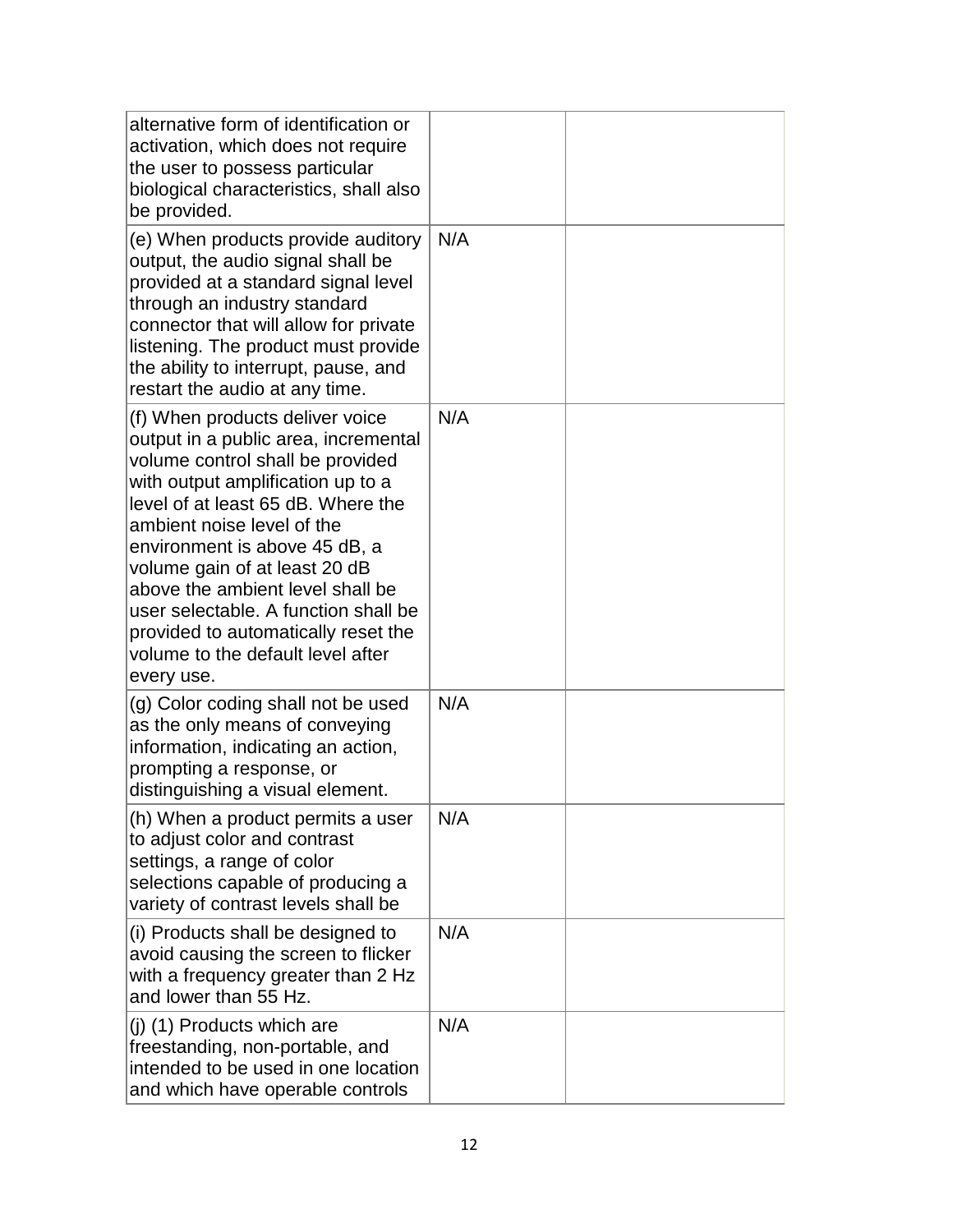| shall comply with the following: The<br>position of any operable control<br>shall be determined with respect to<br>a vertical plane, which is 48 inches<br>in length, centered on the operable<br>control, and at the maximum<br>protrusion of the product within the<br>48 inch length on products which<br>are freestanding, non-portable, and<br>intended to be used in one location<br>and which have operable controls. |     |  |
|------------------------------------------------------------------------------------------------------------------------------------------------------------------------------------------------------------------------------------------------------------------------------------------------------------------------------------------------------------------------------------------------------------------------------|-----|--|
| $(j)(2)$ Products which are<br>freestanding, non-portable, and<br>intended to be used in one location<br>and which have operable controls<br>shall comply with the following:<br>Where any operable control is 10<br>inches or less behind the reference<br>plane, the height shall be 54 inches<br>maximum and 15 inches minimum<br>above the floor.                                                                        | N/A |  |
| $(j)(3)$ Products which are<br>freestanding, non-portable, and<br>intended to be used in one location<br>and which have operable controls<br>shall comply with the following:<br>Where any operable control is more<br>than 10 inches and not more than<br>24 inches behind the reference<br>plane, the height shall be 46 inches<br>maximum and 15 inches minimum<br>above the floor.                                       | N/A |  |
| $(i)(4)$ Products which are<br>freestanding, non-portable, and<br>intended to be used in one location<br>and which have operable controls<br>shall comply with the following:<br>Operable controls shall not be more<br>than 24 inches behind the reference<br>plane.                                                                                                                                                        | N/A |  |

## *Section 1194.26 Desktop and Portable*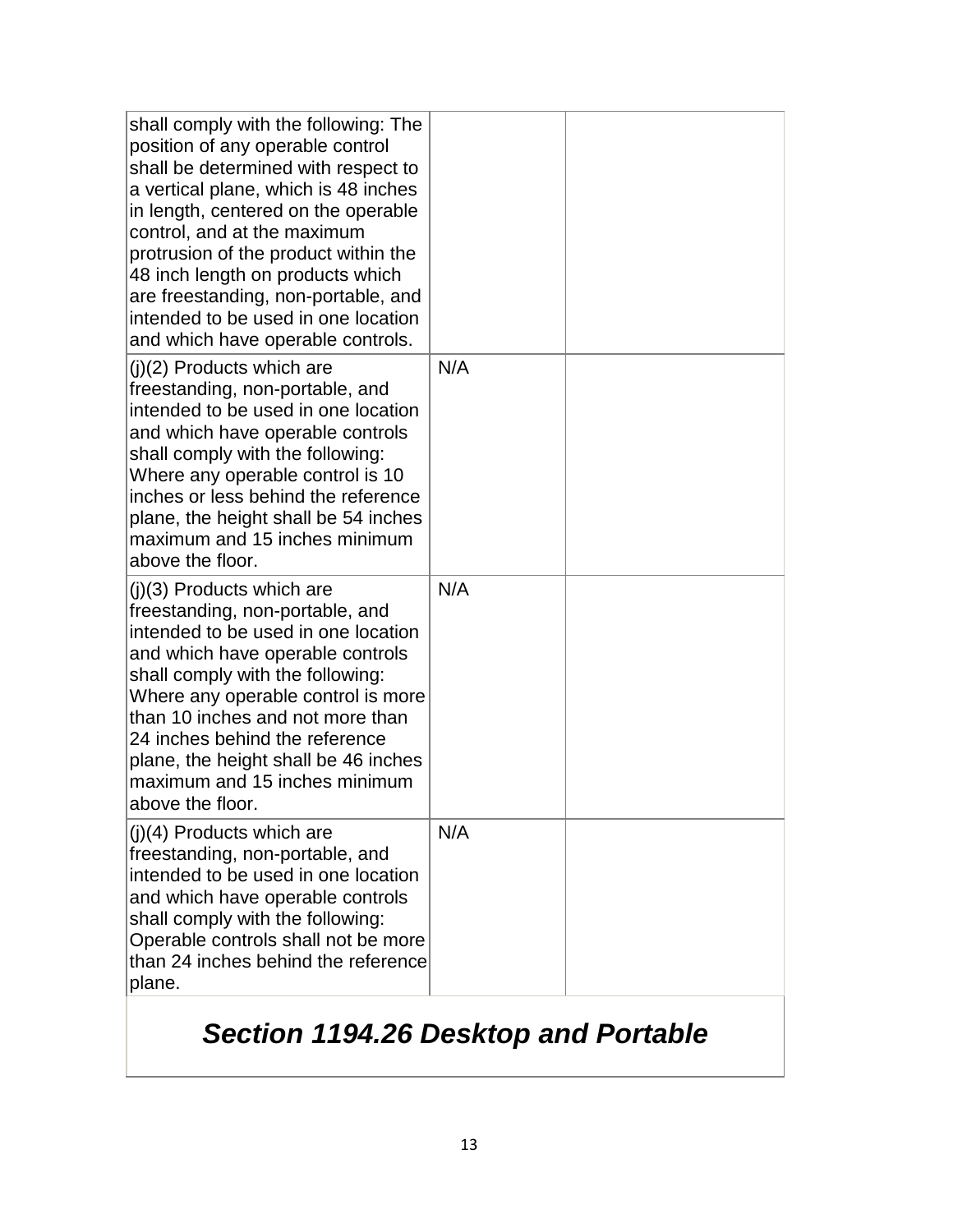#### *Computers – Detail*

#### **VPAT™**

## **Voluntary Product Accessibility Template®**

| <b>Criteria</b>                                                                                                                                                                                                                                       | <b>Supporting</b><br><b>Features</b> | <b>Remarks and</b><br>explanations |
|-------------------------------------------------------------------------------------------------------------------------------------------------------------------------------------------------------------------------------------------------------|--------------------------------------|------------------------------------|
| (a) All mechanically operated<br>controls and keys shall comply with<br>§1194.23 (k) (1) through (4).                                                                                                                                                 | N/A                                  |                                    |
| (b) If a product utilizes touch<br>screens or touch-operated controls,<br>an input method shall be provided<br>that complies with $\S1194.23$ (k) (1)<br>through $(4)$ .                                                                              | N/A                                  |                                    |
| (c) When biometric forms of user<br>identification or control are used, an<br>alternative form of identification or<br>activation, which does not require<br>the user to possess particular<br>biological characteristics, shall also<br>be provided. | N/A                                  |                                    |
| (d) Where provided, at least one of<br>each type of expansion slots, ports<br>and connectors shall comply with<br>publicly available industry<br>standards                                                                                            | N/A                                  |                                    |

#### *Section 1194.31 Functional Performance*

#### *Criteria – Detail*

## **VPAT™**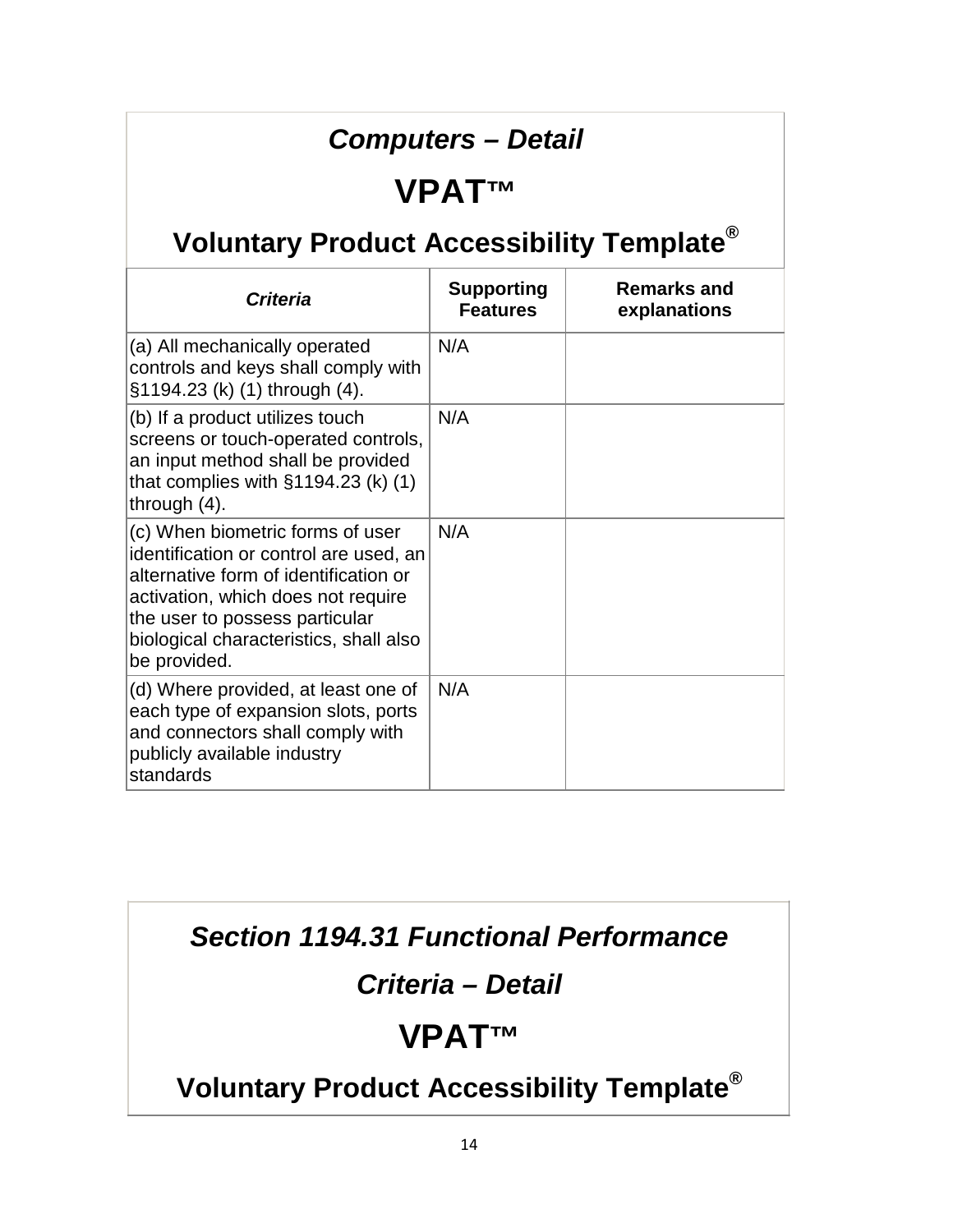| <b>Criteria</b>                                                                                                                                                                                                                                                                                                                     | <b>Supporting</b><br><b>Features</b>                                                   | <b>Remarks and</b><br>explanations             |
|-------------------------------------------------------------------------------------------------------------------------------------------------------------------------------------------------------------------------------------------------------------------------------------------------------------------------------------|----------------------------------------------------------------------------------------|------------------------------------------------|
| (a) At least one mode of operation<br>and information retrieval that does<br>not require user vision shall be<br>provided, or support for Assistive<br>Technology used by people who<br>are blind or visually impaired shall<br>be provided.                                                                                        | Supports when<br>combined with<br>compatible<br><b>Assistive</b><br>Technology<br>(AT) |                                                |
| (b) At least one mode of operation<br>and information retrieval that does<br>not require visual acuity greater<br>than 20/70 shall be provided in<br>audio and enlarged print output<br>working together or independently,<br>or support for Assistive Technology<br>used by people who are visually<br>impaired shall be provided. | Supports when<br>combined with<br>compatible<br><b>Assistive</b><br>Technology<br>(AT) |                                                |
| (c) At least one mode of operation<br>and information retrieval that does<br>not require user hearing shall be<br>provided, or support for Assistive<br>Technology used by people who<br>are deaf or hard of hearing shall be<br>provided                                                                                           | Supports                                                                               | There is no reliance on<br>hearing to operate. |
| (d) Where audio information is<br>important for the use of a product,<br>at least one mode of operation and<br>information retrieval shall be<br>provided in an enhanced auditory<br>fashion, or support for assistive<br>hearing devices shall be provided.                                                                        | N/A                                                                                    | There is no reliance on<br>hearing to operate. |
| (e) At least one mode of operation<br>and information retrieval that does<br>not require user speech shall be<br>provided, or support for Assistive<br>Technology used by people with<br>disabilities shall be provided.                                                                                                            | <b>Supports</b>                                                                        | There is no reliance on<br>speech to operate.  |
| (f) At least one mode of operation<br>and information retrieval that does<br>not require fine motor control or<br>simultaneous actions and that is<br>operable with limited reach and                                                                                                                                               | <b>Supports</b>                                                                        |                                                |